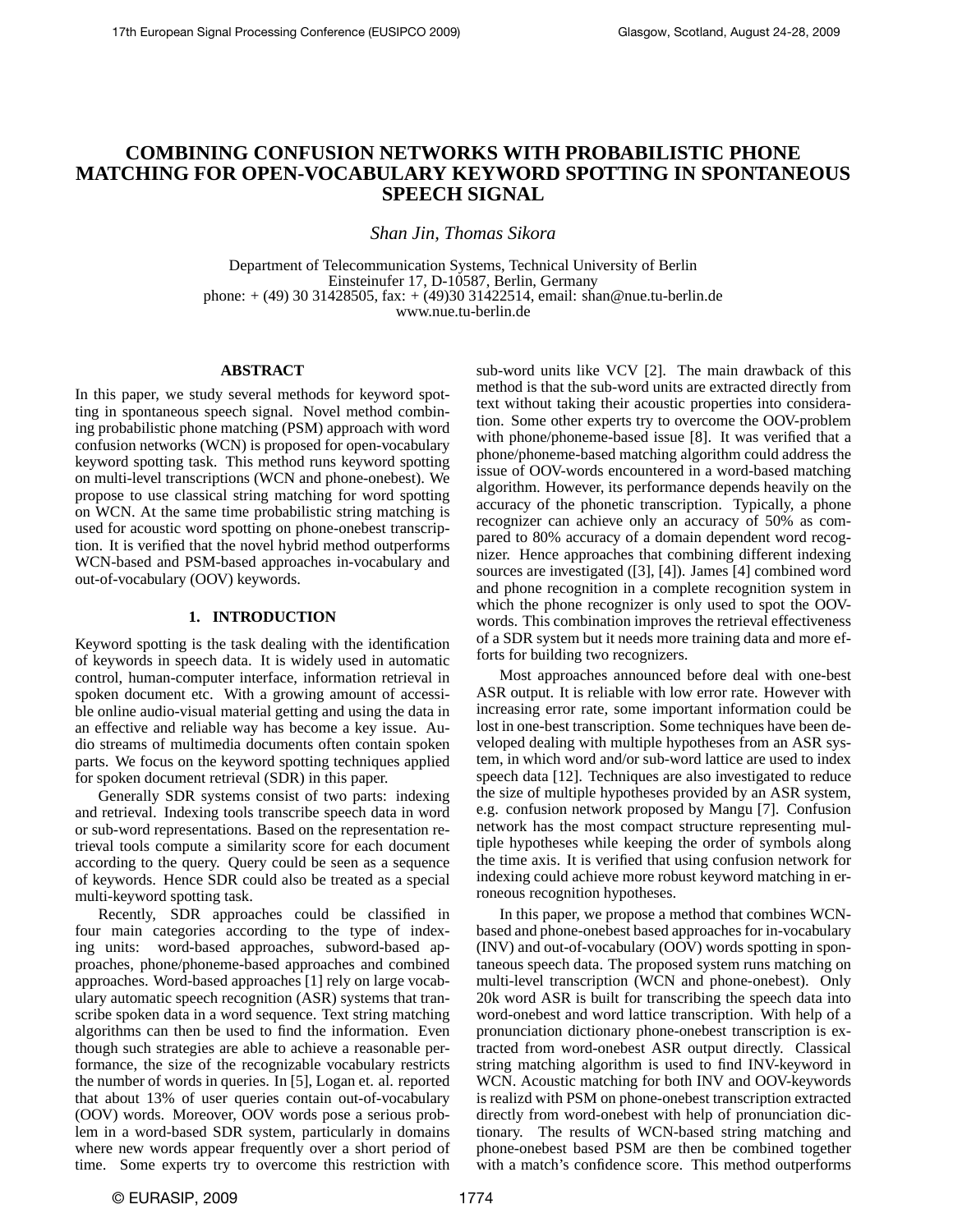WCN-only and PSM-only baseline systems.

## **2. HYBRID KEYWORD SPOTTING METHOD**

The proposed hybrid keyword spotting approach is shown in figure 1. It consists of three main modules: multi-level indexing, hybrid Matching and scoring/ranking.

#### **2.1 Multi-level indexing**

In this paper, we try to use the multi-level information (phone one-best, and WCN) to improve the performance for both INV and OOV words. It is verified that the phone-based indexing method is effective especially for OOV keywords. However it yields generally a lower precision for INV queries than word-based indexing. The benefits with combined word and phone hypotheses has been shown in recent works [6]. It is reported that the combination of word and phone confusion networks is effective to achieve high retrieval performance for both INV and OOV queries.

We propose a method that combines WCN with phone one-best indexing to improve the detection rate of both INV and OOV keywords. Word-based ASR takes as input the speech signal and generates word one-best transcription and word lattice. Phone one-best transcription is constructed by a word-2-phone module with the help of the pronunciation lexicon. Each word in the one-best transcription is replaced with its corresponding phone sequence.

A word lattice is generated for INV word spotting and is reduced with Mangu's Algorithm [7]. As a more compact representation of lattice, WCN is constructed step-by-step:

- First the posterior probability is computed for all edges in the word lattice.
- Second the edges with posterior probability far below one are removed from the lattice.
- Then edges corresponding to the same word instance with time-overlap are grouped into one cluster. Cluster posteriors are set to the sum of all clustered edges' posteriors.
- In the last inter-word clustering which groups different words that compete around the same time interval with similar phonetic properties.

#### **2.2 Hybrid matching**

Different matching strategies are used for word spotting on multi-level transcriptions. The probabilistic phone matching algorithm [8] is applied for phone-based word spotting. A classical string matching algorithm is used to find keyword in WCN.

The probabilistic phone matching algorithm is based on a 1-best phone transcription and consists of search term location and search term weighting. The task of the slotdetection component is to find possible slots in transcription which may contain the keyword sequence. It is assumed that most errors in transcription are substitution errors. The slots which have a sufficient conformity with the keyword phone sequence are estimated. The conformity is measured as the number of common phones, the same phone occurring at the same position within the keyword phone sequence and slots. A slot is verified when its number of common phones is greater than a pre-defined threshold value.

Phone confusion information is used for slot probability estimation. Phone confusion information in form of a matrix contains statistics on the substitution errors, insertion errors and deletion errors of a phonetic recognizer. In our case, there are 39 phone classes. The dimension of our confusion matrix obtained by running the phone recognizer on development data set is 40\*40. The upper left sub matrix with dimension 39\*39 including all substitution errors is called the substitution matrix, in which a component  $C(r, l)$  corresponds to the number of phone *r* recognized as phone *l*. The last column contains the number of deletion errors that indicates the probability that a phone is spoken but not recognized. The last row contains the number of insertion errors for each phone, which gives the probability that a phone is not spoken but recognized. Slot probability is then estimated as follows [8]:

$$
sim(s0, qv) := Psub(q[v], s[0]); \qquad (1)
$$

$$
sim(s_u, q_0) \quad := \quad P_{sub}(q[0], s[u]); \tag{2}
$$

$$
sim(s_u, q_v) = max \begin{cases} \n\quad \frac{\text{sim}(s_{u-1}, q_{v-1}) + P_{\text{sub}}(q[v], s[u])}{\text{sim}(s_u, q_{v-1}) + P_{\text{del}}(q[v])};\\ \n\quad \frac{\text{sim}(s_u, q_v)}{\text{sim}(s_{u-1}, q_v) + P_{\text{ins}}(s[u])}; \n\end{cases} \tag{3}
$$

where  $S_u$  is the sub-string of the  $u+1$  first phones of *s* (slot detected);  $q_v$  is the sub-string of the  $v+1$  first phones of *q* (keyword phone sequence);  $q[v]$  is the  $v+1$  phone in  $q$ ;  $s[u]$ indicates the  $(u + 1)$  phone in detected slot;  $P_{sub}(q[v], s[u])$ is the probability that phone  $q[v]$  is substituted with phone  $s[u]$ ;  $P_{del}(q[v])$  indicates the probability that the phone  $q[v]$  is deleted; and  $P_{ins}(s[u])$  is the probability that the phone  $s[u]$ is inserted. The slot-probability estimation is implemented using dynamic programming.



Figure 2: DP transitions used

The three alternatives defined in equation (3) are illustrated as arrows in a two-dimensional grid defined by the slot phone sequence (x-axis) and the keyword phone sequence (y-axis). Figure 2 shows a simpler and more straightforward recursive scheme used in the work described here.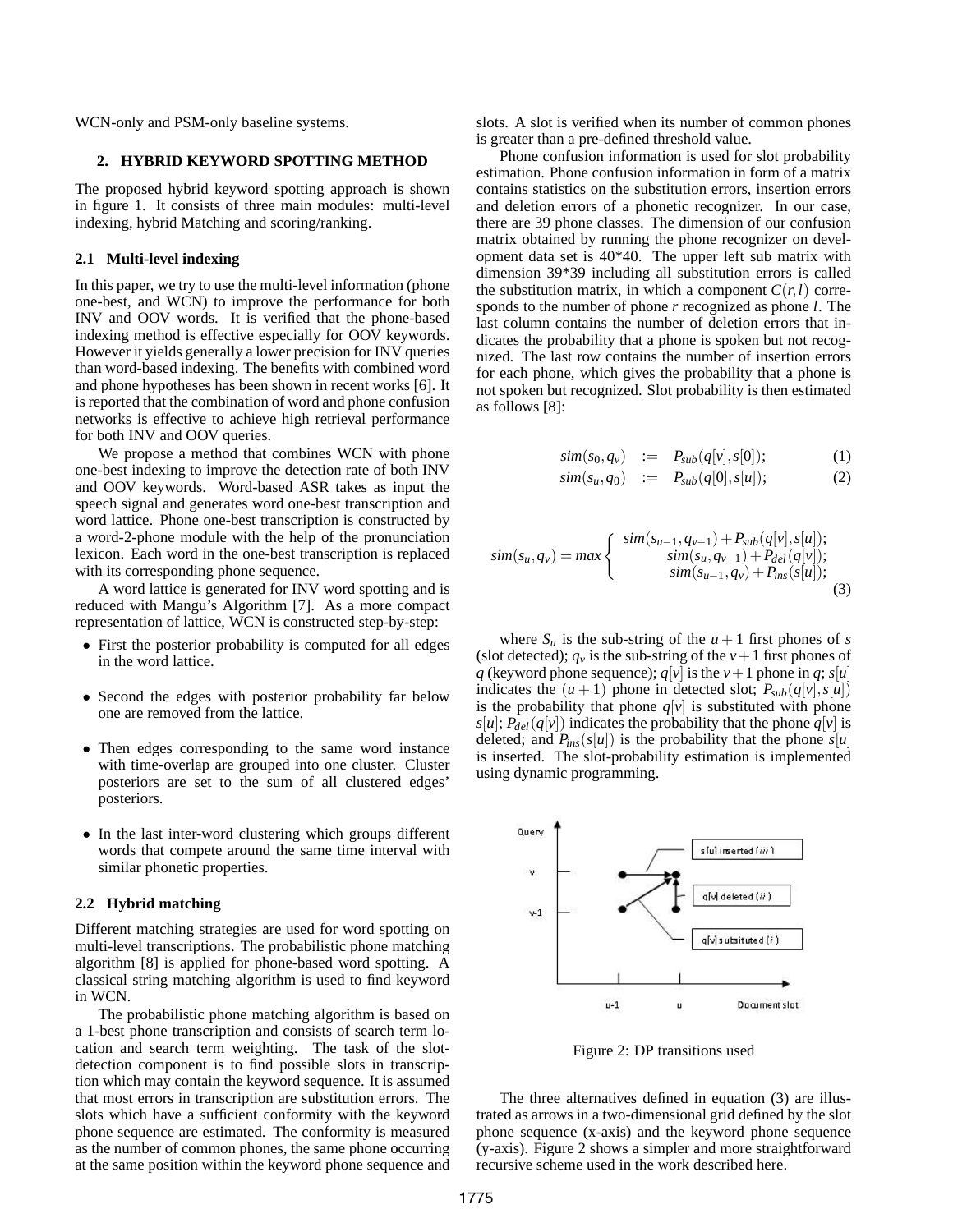

Figure 1: WCN-PSM keyword spotting sytsem structure

#### **2.3 Scoring and ranking**

If the given keyword is found in WCN with a string matching algorithm, the score of this candidate will be set to 1, otherwise 0. For the single-keyword spotting task the ranking score of INV word's candidate is estimated as the sum of WCN-based string matching score and the PSM-score. The ranking score of OOV-candidates is set to its PSM-matching score.

For multi-keyword spotting task the ranking score is set to:

$$
rank\_score = \frac{1}{rank\_in\_lst} + \lambda * single\_rank\_score.
$$
 (4)

where *rank\_in\_lst* is the rank in the result list of singlekeyword spotting task; The weight  $\lambda$  is selected experimentally; *single rank score* is the ranking score estimated for single-keyword spotting task.

#### **3. EXPERIMENT**

### **3.1 Experiment setup**

Wall Street Journal (WSJ) corpora si-dt-s2 data is selected to evaluate the spotting performance of the proposed system. This spontaneous clean speech data consists of a set of single-sentence documents covering ten different domains. There is a total of 207 sentences spoken by 10 persons (5 female and 5 male). 200 INV-words with 304 occurrences and 40 OOV-words with 52 occurrences are selected for the evaluation procedure.

The Word-based ASR (20k) is trained on 16kHz mono audio speech (WSJ). A Gaussian mixture model is used to model 8,000 tied states (16 Gaussians per state). The acoustic model was initialized with the TIMIT corpus [11] and trained on WSJ training data (all). The bigram language model is trained on NoV-92 LM training data (20k vocabulary). This word-based ASR achieves an accuracy rate of 60% on the test data set with an OOV-rate of 7%. This wordbased ASR provides the word-onebest and word lattice at the same time for further analysis. Phone onebest transcription is constructed directly from the word-onebest transcription with the help of the CMU pronunciation dictionary [10]. The WCN is constructed using the method described in section 2.1.

Precision, recall and mean average precision (mAP) are selected metrics for system performance evaluation [9]. As defined in formula (5) precision is the number of detected true hits over the total number detected candidates. Recall is defined in formula (6) as the number of detected true hits over total true hits in the collection of documents.

$$
Precision = \frac{Detected\_true\_hits}{Nr\_of\_detected\_Candidates} * 100\%.
$$
 (5)

Recall = 
$$
\frac{Detected\_true\_hits}{Total\_hits\_in\_test\_data} * 100\%.
$$
 (6)

Sometimes it is troublesome to compare the performance of different retrieval systems using precision-recall curves. Therefore single performance measure, mAP, is commonly used. The mAP value is obtained by averaging the precision values across all recall points. The mAP value can be interpreted as the area under the precision-recall curve.

#### **3.2 Results and discussion**

The objective of the experiments was to examine whether the keyword spotting performance can be improved by combining WCN and phone-onebest based PSM techniques. The following keyword spotting approaches were compared: WCN-based string matching, phone-onebest based PSM only and the proposed method that combines both of them. Because that the mean average precision is a single number, and many performances information may be hidden. Two keyword spotting systems with different precision-recall curves can have the same mAP value (the area under the precision-recall curve is the same). Therefore we generally use both of them, i.e. the precision-recall curve and the mAP value, to evaluate the performance of our system.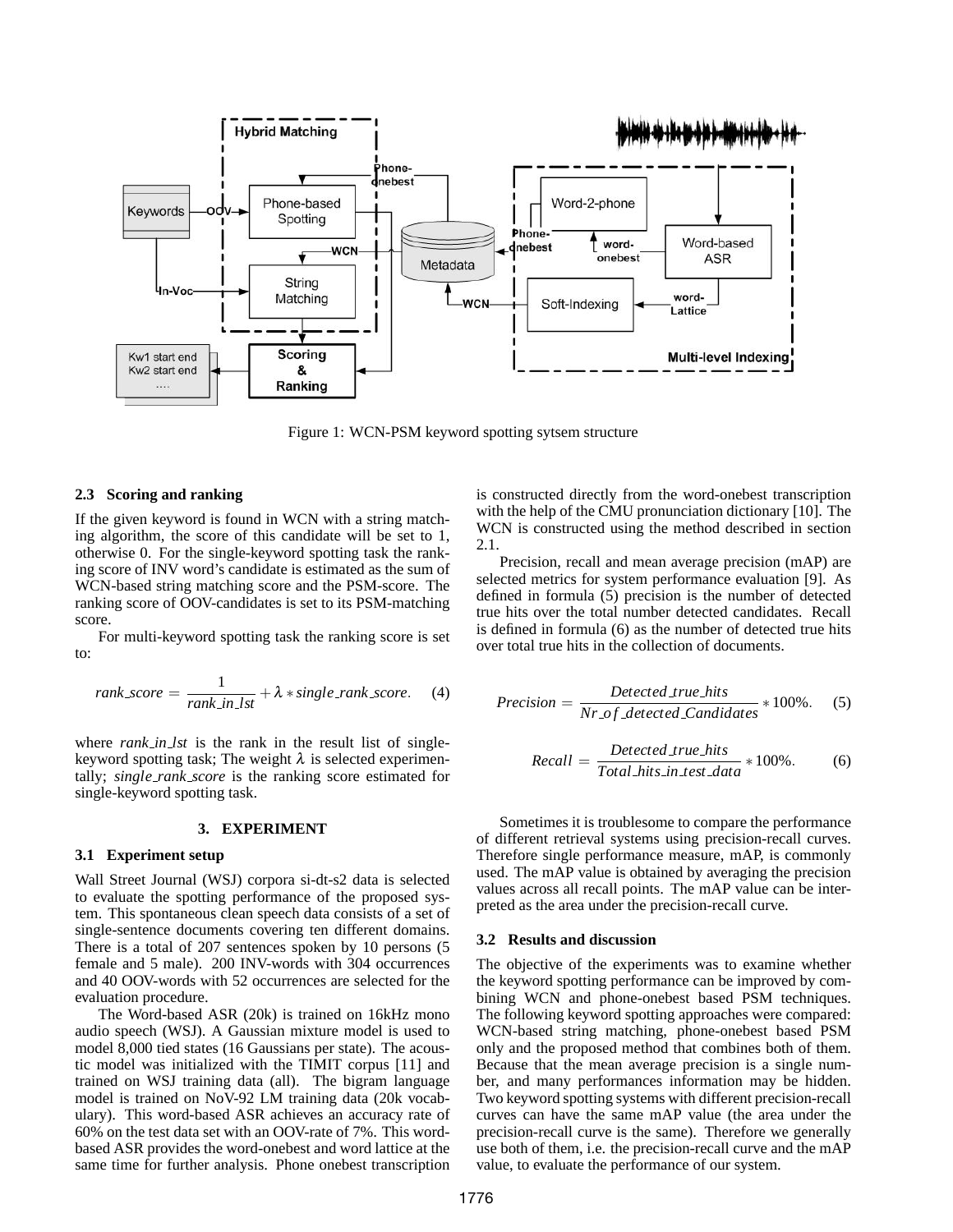Table 1: mAP (%) obtained with different keyword spotting approaches

|                           |                    |              | INV   OOV   Total |
|---------------------------|--------------------|--------------|-------------------|
| WCN                       | $\vert 70.0 \vert$ | $\mathbf{0}$ | 62.2              |
| <b>PSM</b>                |                    |              | 46.5 18.8 41.2    |
| $WCN + PSM$   73.8   18.8 |                    |              | 63.7              |

Table 1 shows the mAP values obtained using 240 selected keywords. It is observed that WCN-based string matching approach reached mAP value of 70% even with high WER (40%) in the word transcription. None of the OOV-words could be detected with this method and consequently mAP of 62.2% for all INV- and OOV-keywords was obtained. The phone-onebest transcription includes a lot of errors even though it was extracted directly from ASR word-onebest output. Hence phone-onebest based PSM algorithm could detect OOV-words but with degrading effectiveness (mAP of 41.2% for all INV- and OOV- words). It can only reach a mAP value of about 46.5% for INV-words and 18.8% for OOV-words. The PSM approach yielded a better performance for INV-words than OOV-words because the phone-onebest transcription was extracted directly from ASR word-onebest output with the help of the pronunciation dictionary. The chance of an exact matching between INVkeyword phone sequence and a slot detected in the phoneonebest transcription is much higher than one with OOVkeywords. It could be observed, too, our proposed method combining both WCN and PSM strategy (as explained in 2), obtained the best performance with a mAP of 63.7% for all INV- and OOV-words. The mAP is improved by about 2.4% relative to the WCN-based approach. The novel WCN/PSM system achieves an improvement in the mAP value of about 54.6% relative to a PSM-only approach.

Figure 3 shows a similar behaviour in form of recallprecision curves. At almost all levels of recall the combination of WCN and PSM could yield better precision values. Especially at a recall level of 60% an improvement of about 40% (in precision value) could be observed.

#### **4. CONCLUSION**

In this paper, we investigated different keyword spotting techniques. We have successfully combined WCN-based string matching and phone-onebest based PSM for keyword spotting in spontaneous speech signal. Despite high word error rates in word-level transcription, WCN-based approaches could obtain mAP of about 70%. OOV-keywords could be detected with PSM approaches. Experiments showed that the combination of these two systems could improve the keyword spotting performance.

## **5. ACKNOWLEDGMENT**

This research was supported by the Europenan Commission under the contracts IST-1-038398-VISNET II and FP7- 216444 PetaMedia. The views expressed in this paper are those of the authers and do not necessarily represent the views of the commission.



Figure 3: Precision/Recall plot of the phone-based and multilevel keywords spotting sytsem

#### **REFERENCES**

- [1] B. Zhou, J.H.L. Hansen, "SpeechFind: an Experimental on-line Spoken Document Retrieval System for historical Audio ," in *Proc. ICSLP-2002*, Denver, Co USA, Sept. 2002, vol 3 pp. 1969-1972
- [2] U. Glavitsch,*A First Approach to Speech Retrieval*, technical report TR 238, Information Systems, Swiss Federal institute of technology (ETH), Zurich.
- [3] K. Ng, "Information Fusion for Spoken document retrieval, " in *ICASSP'00*, Istanbul, Turkey, 5-9. June 2000, vol.4 pp.2405-2408
- [4] D. James, *The application of classical information retrieval techniques to spoken documents*, PhD Thesis, university of Cambridge, UK.
- [5] B.M. Logan, T. Pedro, J.-M. v. Whittaker,"An experimental study of an audio indexing system for the Web. " in *ICSLP-2000*, Beijing, China. vol.2, pp. 676-679
- [6] T. Hori, I. L. Hetherington, T. J. Hazen and J. R. Glass,"Open-vocabulary spoken utterance retrieval using confusion networks," in *Proc. ICASSP 2007*, Honolulu, Hawai'i, U.S.A, April 15-20, 2007, vol 4, pp. IV-73–IV-76.
- [7] L.Mangu, E. Brill and A. Stolcke, " Finding consensus in speech recognition: word error minimization and other application of confusion networks", *Computer speech and language*, vol. 14, pp. 373–400, 2000.
- [8] M. Wechsler, "Spoken document retrieval based on phoneme Recognition," Ph. D. thesis, Swiss Federal institute of Technology(ETH), 1998
- [9] D.K Harman, *Sixth Text Retrieval conference (TREC-6)*. Gaithersburg MD, USA. National institute for Standards and Technology, NIST-SP 500-240.
- [10] B. Weide, *The Carnegie Mellon Pronouncing Dictionary*, Department of Computer Science,